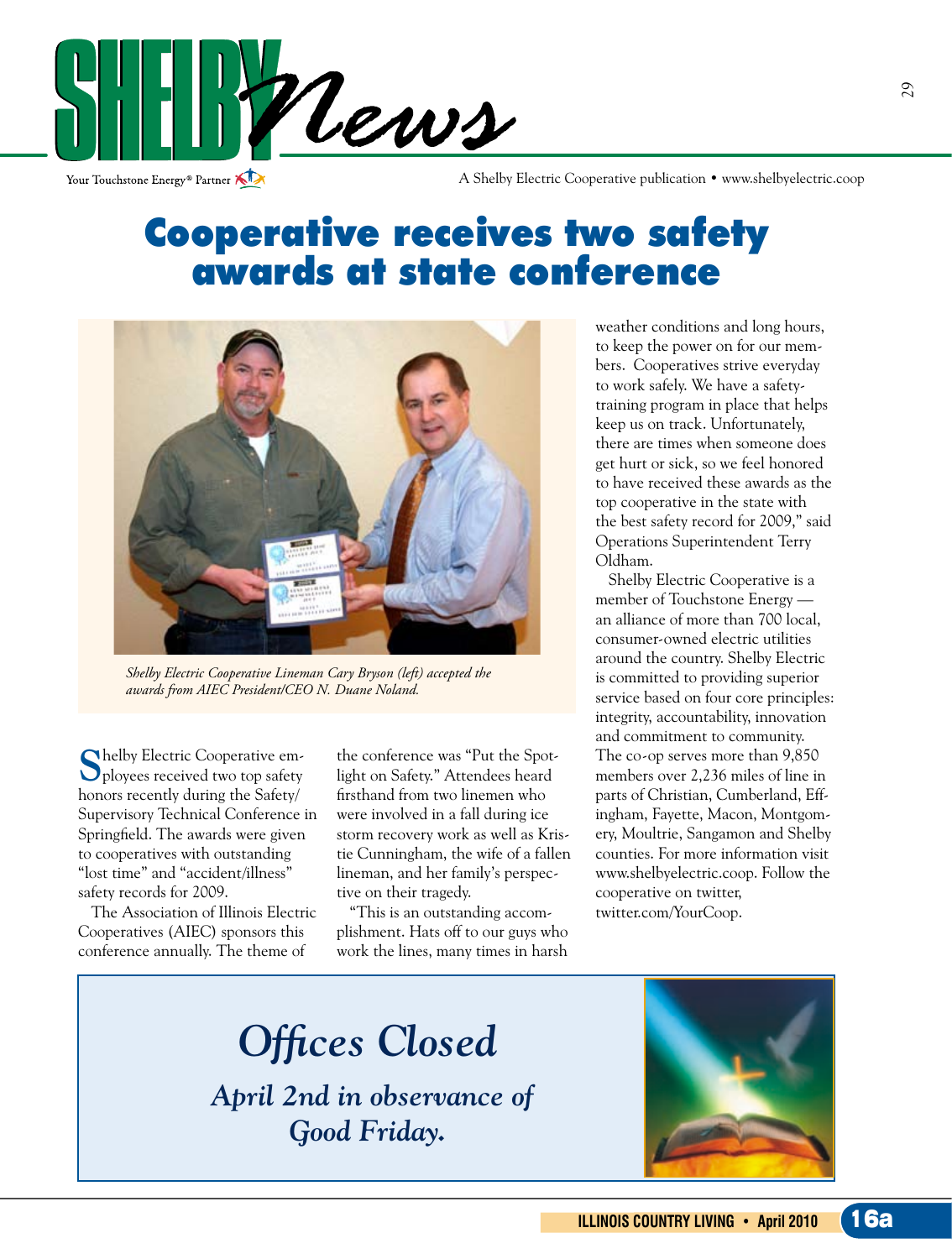

## Planting the right tree in the right place

*Earth Day celebrates its 40th Anniversary on Thursday, April 22 and National Arbor Day is Friday, April 30*

**M**any people plant **L**trees during the spring. Earth Day and National Arbor Day, celebrated this month, also promote tree planting as part of their celebration. There are many environmental and beautification benefits to planting young trees. However, Shelby Electric Cooperative wants to remind everyone to be aware of electrical hazards while planting this year. Always seek help from professionals when choosing and placing trees and bushes.

 Trees that grow too close to electric lines can create shock and

fire hazards as well as power outages. More importantly, children can become victims of electric shock when they climb trees that have grown too close to power lines. Trees growing into power lines can also create elec-





*National standards for electrical safety require that branches within 15 feet of electrical equipment be removed. Be careful when trimming tree branches near power lines. If a tree presents a safety concern call the cooperative for help.*

trical hazards for people who might be trimming branches, hanging lights or otherwise working around them.

 "Trees provide many aesthetic, environmental and economic benefits" said Safe Electricity Executive Director Molly Hall. "But everyone needs to be aware of the dangers and risks created when trees grow into power lines and the importance of calling the utility or utility locator service before beginning any landscaping project."

 Take the time to research tree selections by consulting your local arborist, tree nursery or utility. These experts can provide assistance in designing a beautiful, shade-filled yard with trees appropriate for each area of the landscape. With their help, trees can provide economical cooling in the summer and a wind-break for harsh winter winds.

In addition, trees help combat

the effects of pollution by absorbing carbon dioxide  $(CO_2)$ . When trees grow, they take energy from the sun and combine it with  $CO_2$  from the air to photosynthesize. This makes trees a natural "carbon sink" or a living source of carbon reduction. Some trees are better suited for this task than others; and, according to the U.S. Department of Energy (DOE), tree species that grow quickly and live long are ideal carbon sinks.

 Choosing the right tree for the right place is crucial, especially when it comes to power lines. Trees and wood in general can potentially conduct electricity and can create a safety hazard if grown close to electric lines. Power outages or momentary interruptions can occur when branches come into contact with overhead lines. Electrical arcing and sparking from a wire to a nearby

Continued on page 16c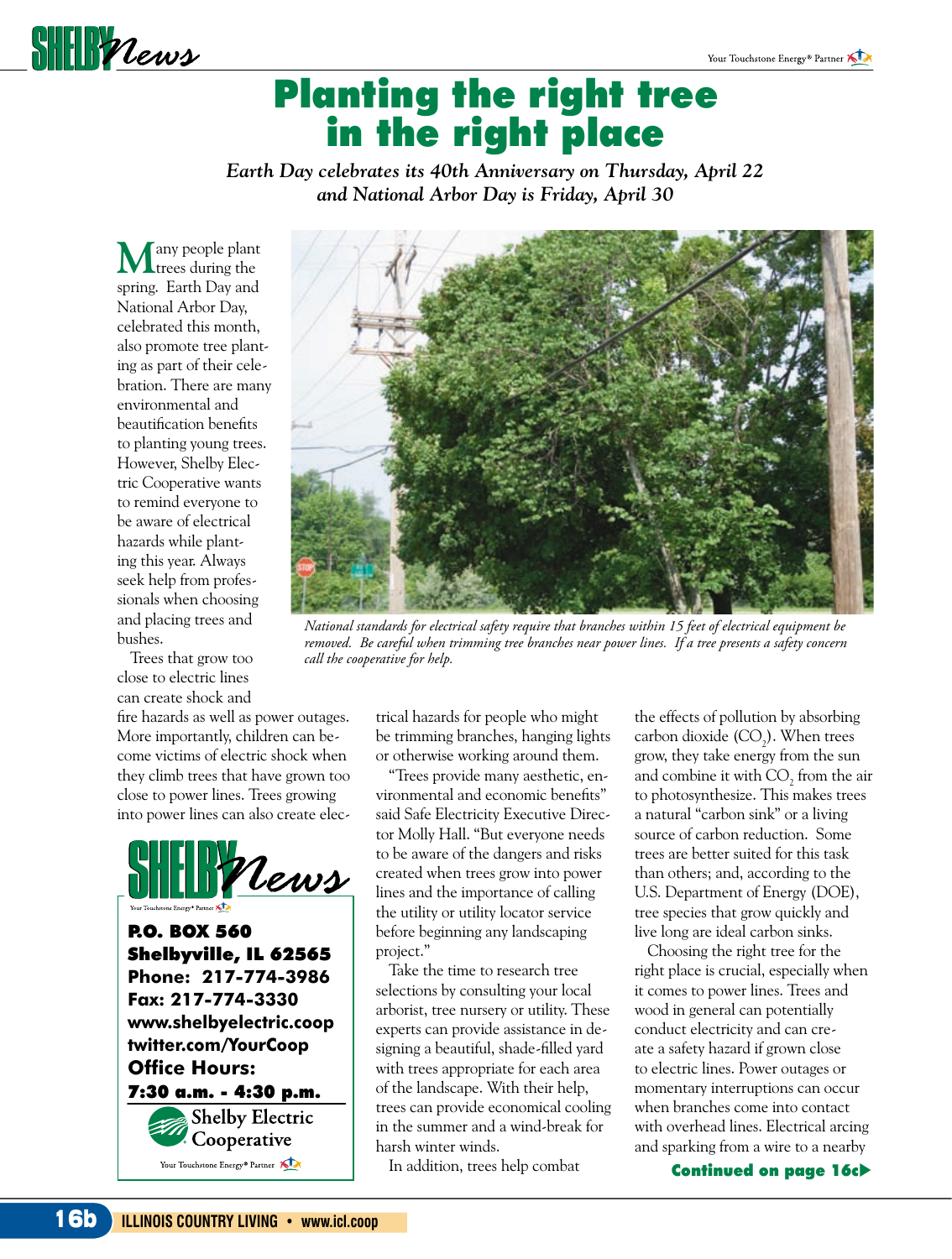#### **E** Continued from page 16b

branch can also cause fires.

 "Keep in mind expected height when you purchase trees to plant this year," said Forestry Foreman Kevin Carlen of Shelby Electric Cooperative. "Just because a tree is far from the power line right now, doesn't mean it always will be."

 If you have trees that appear to be growing into power lines, contact your electric utility. Never try to prune them yourself. Utilities have or can recommend skilled professionals trained to safely prune and trim trees for electric line clearance.

 To avoid future electrical hazards, safe planting tips to remember include:

Consider mature height of trees. Never plant a tree that could

exceed 25 feet in height near power lines. Taller growing trees must be planted a minimum of 20 feet away (horizontally) from the power lines.

- Do not plant near underground utility services. Tree roots can grow to interfere with underground pipes, cables and wires. Future repairs to these facilities also could damage the health and beauty of nearby plants and trees, or even require removal.
- Keep areas around electric meters, transformers or other electrical equipment free of any vegetation that could limit utility service access.
- Before digging, call the local underground utility locator service

to mark the location of underground utilities so that accidental contact, damage and injuries can be avoided.

 "There are many beautiful varieties of low-growing trees and shrubs that provide color, screening and shade, and enhance the quality of life in our communities and environment," said Carlen. "Consider the types of trees that co-exist well with power lines and the environment to avoid the need for trimming for line clearance."

 Members interested in planting a tree should pick up the brochure, "Keep Trees and Power Lines Apart," available at the cooperative office.

 For more information on electrical safety visit www.SafeElectricity.org.

# REAL LIFE **1 REAL POWER** Let's get outside!!

**H**opefully April will bring a lot of opportunities for you to be outside enjoying sunshine and

warm weather. To save money and energy, make sure you power down inside before you head outside! Turn off or unplug the lights, televisions,

computers and game systems!

 In honor of Earth Day (April 22) you may consider planting trees. Remember to call JULIE before you dig!

 Whether you are planning to do it yourself or hire a profes-

> Shelby Energy 1-217-774-2311 24-hours-a-day

sional, smart digging means calling 811 before each job. Homeowners often make risky assumptions

> about whether or not they should get their utility lines marked, but every digging job requires a call – even small projects like planting trees and shrubs. If you hit an

underground utility line while digging, you can harm yourself or those around you, disrupt service to an entire neighborhood and potentially be responsible for fines and repair costs.

 For more information, visit the Web site at http://www.call811.com.

PWR-net & WildBlue Internet 1-877-994-2323 weekdays

While quantities last, Shelby **Electric Cooperative** will provide ONE pair of canvas work gloves per member. Stop by the headquarters at North Route 128 and tell them you read Real Life/Real Power to get your free gloves!

RE

### Shelby Electric Cooperative 1-800-677-2612 1-217-774-3986 24-hours-a-day



**ILLINOIS COUNTRY LIVING • April 2010**  16c